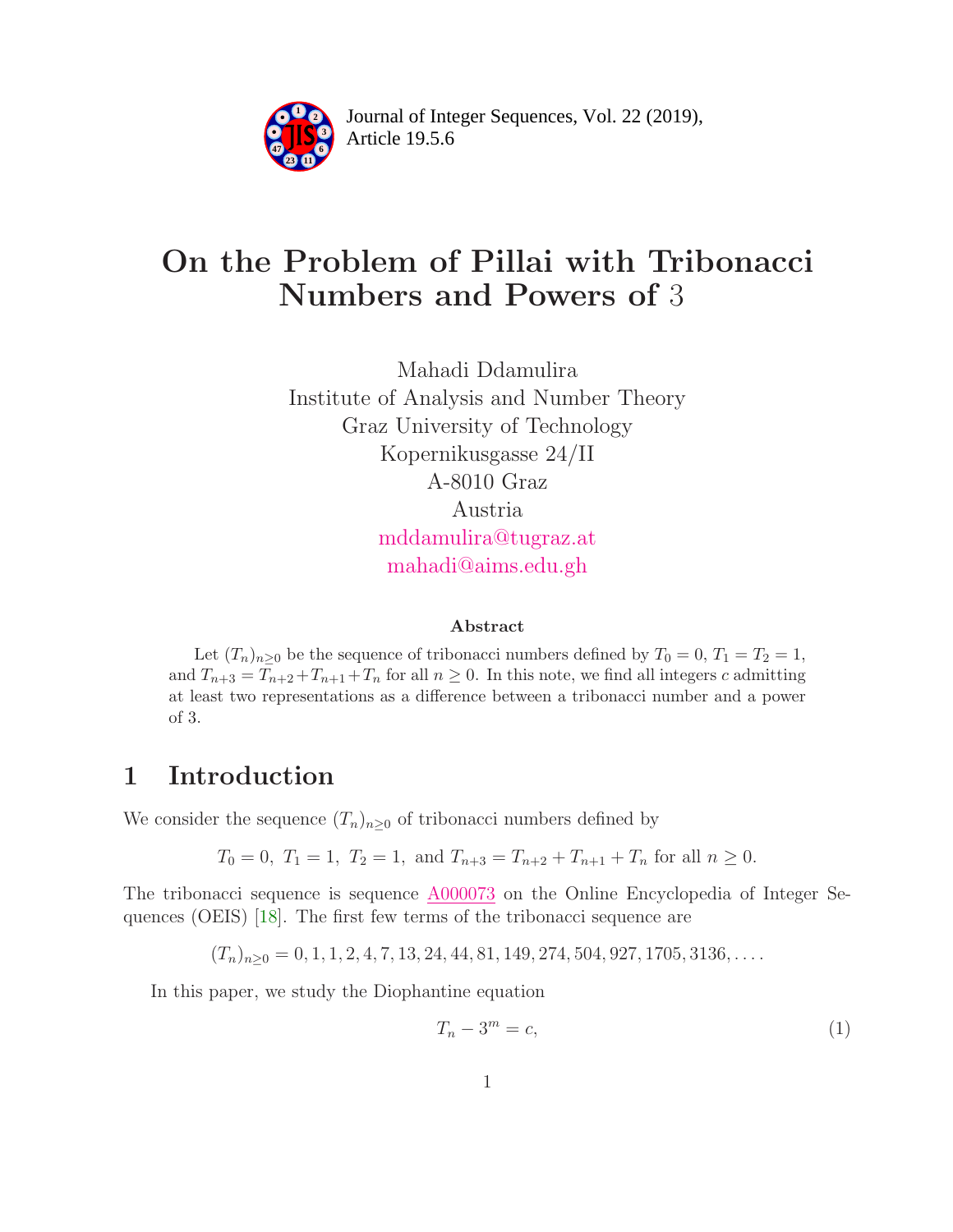for a fixed integer c and variable integers n and  $m$ . In particular, we are interested in finding those integers c admitting at least two representations as a difference between a tribonacci number and a power of 3. This equation is a variation of the Pillai equation

<span id="page-1-0"></span>
$$
a^x - b^y = c,\t\t(2)
$$

where  $x, y$  are non-negative integers and  $a, b, c$  are fixed positive integers.

In the 1930's, Pillai [\[19,](#page-13-1) [20\]](#page-13-2) conjectured that for any given integer  $c \geq 1$ , the number of positive integer solutions  $(a, b, x, y)$ , with  $x \ge 2$  and  $y \ge 2$  to the equation [\(2\)](#page-1-0) is finite. This conjecture is still open for all  $c \neq 1$ . The case  $c = 1$  is the conjecture of Catalan which was proved by Mihăilescu [\[17\]](#page-13-3). The work of Pillai work was an extension of the work of Herschfeld [\[14,](#page-12-0) [15\]](#page-12-1), who had already studied a particular case of the problem with  $(a, b) = (2, 3)$ . Since then, different variations of the Pillai equation have been studied. Several recent results for the different variations of the Pillai problem involving Fibonacci numbers, tribonacci numbers, Pell numbers, k-generalized Fibonacci numbers, and other linearly recurrent sequences, with powers of 2, have been completely studied. For example, see [\[3,](#page-12-2) [4,](#page-12-3) [5,](#page-12-4) [6,](#page-12-5) [7,](#page-12-6) [8,](#page-12-7) [10,](#page-12-8) [11\]](#page-12-9).

We discard the situation when  $n = 1$  and just count the solutions for  $n = 2$  since  $T_1 = T_2 = 1$ . The reason for the above convention is to avoid trivial parametric families such as  $1 - 3^m = T_1 - 3^m = T_2 - 3^m$ . Thus, we always assume that  $n \ge 2$ . The main aim of this paper is to prove the following result.

<span id="page-1-1"></span>**Theorem 1.** The only integers c *having at least two representations of the form*  $T_n - 3^m$ *with*  $n \geq 2$  *and*  $m \geq 0$ *, are*  $c \in \{-2, 0, 1, 4\}$ *. Furthermore, all the representations of the above integers as*  $T_n - 3^m$  *with integers*  $n \geq 2$  *and*  $m \geq 0$  *are given by* 

<span id="page-1-2"></span>
$$
-2 = T_5 - 3^2 = T_2 - 3^1,
$$
  
\n
$$
0 = T_9 - 3^4 = T_2 - 3^0,
$$
  
\n
$$
1 = T_4 - 3^1 = T_3 - 3^0,
$$
  
\n
$$
4 = F_6 - 3^2 = T_5 - 3^1.
$$
\n(3)

### 2 Preliminary results

#### 2.1 The tribonacci sequence

The characteristic polynomial of the tribonacci sequence  $(T_n)_{n>0}$  is given by

$$
\Psi(x) := x^3 - x^2 - x - 1.
$$

 $\Psi(x)$  is irreducible in  $\mathbb{Q}[x]$ , and has a positive real zero

$$
\alpha = \frac{1}{3} \left( 1 + (19 + 3\sqrt{33})^{1/3} + (19 - 3\sqrt{33})^{1/3} \right),
$$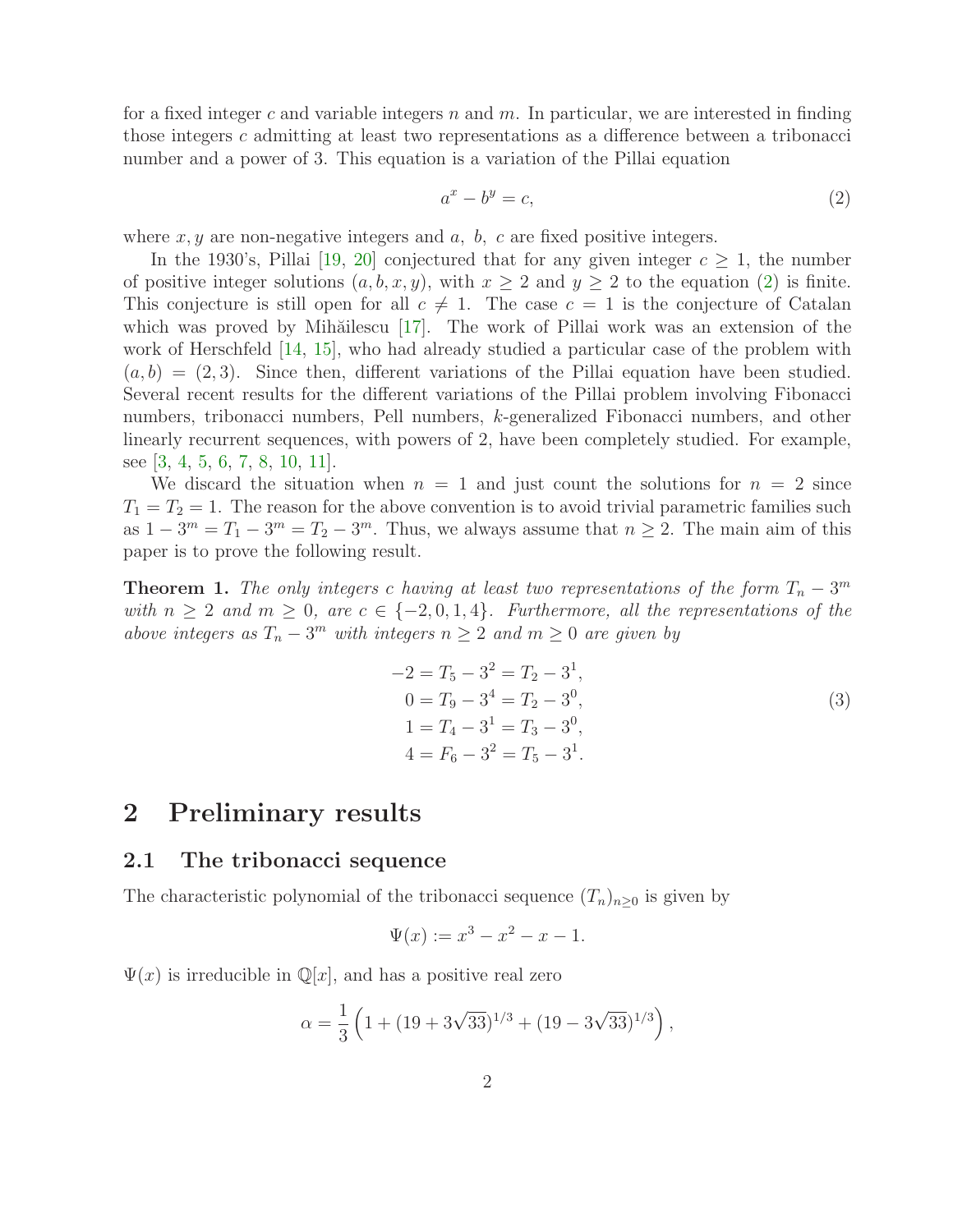lying strictly outside the unit circle and two complex conjugate zeros  $\beta$  and  $\gamma$  lying strictly inside the unit circle. Furthermore,  $|\beta| = |\gamma| = \alpha^{-1/2}$ . According to Dresden and Zu [\[9\]](#page-12-10), a Binet-like formula for the k-generalized Fibonacci sequences is established. For the tribonacci sequence, it states that

$$
T_n = C_\alpha \alpha^{n-1} + C_\beta \beta^{n-1} + C_\gamma \gamma^{n-1} \quad \text{for all } n \ge 1,
$$
 (4)

where  $C_X = (X-1)/(4X-6)$ . Dresden and Zu [\[9\]](#page-12-10), also showed that the contribution of the complex conjugate zeros  $\beta$  and  $\gamma$  to the right-hand side of [\(4\)](#page-2-0) is very small. More precisely,

$$
\left|T_n - C_\alpha \alpha^{n-1}\right| < \frac{1}{2} \quad \text{for all } n \ge 1. \tag{5}
$$

The minimal polynomial of  $C_{\alpha}$  over the integers is given by

<span id="page-2-2"></span><span id="page-2-0"></span>
$$
44X^3 - 44X^2 + 12X - 1,
$$

has zeros  $C_{\alpha}$ ,  $C_{\beta}$ ,  $C_{\gamma}$  with  $|C_{\alpha}|$ ,  $|C_{\beta}|$ ,  $|C_{\gamma}| < 1$ . Numerically,

$$
1.83 < \alpha < 1.84,
$$
\n
$$
0.73 < |\beta| = |\gamma| = \alpha^{-1/2} < 0.74,
$$
\n
$$
0.61 < |C_{\alpha}| < 0.62,
$$
\n
$$
0.19 < |C_{\beta}| = |C_{\gamma}| < 0.20.
$$

It is also a well known fact (see [\[3,](#page-12-2) [8\]](#page-12-7)) that

<span id="page-2-1"></span>
$$
\alpha^{n-2} \le T_n \le \alpha^{n-1} \quad \text{ holds for all } n \ge 1. \tag{6}
$$

Let  $\mathbb{K} := \mathbb{Q}(\alpha, \beta)$  be the splitting field of the polynomial  $\Psi$  over  $\mathbb{Q}$ . Then,  $[\mathbb{K}, \mathbb{Q}] = 6$ . Furthermore,  $[\mathbb{Q}(\alpha):\mathbb{Q}]=3$ . The Galois group of K over  $\mathbb Q$  is given by

$$
\mathcal{G} := \mathrm{Gal}(\mathbb{K}/\mathbb{Q}) \cong \{ (1), (\alpha\beta), (\alpha\gamma), (\beta\gamma), (\alpha\beta\gamma), (\alpha\gamma\beta) \} \cong S_3.
$$

Thus, we identify the automorphisms of  $\mathcal G$  with the permutations of the zeros of the polynomial Ψ. For example, the permutation  $(\alpha \gamma)$  corresponds to the automorphism  $\sigma : \alpha \to$  $\gamma, \gamma \rightarrow \alpha, \ \beta \rightarrow \beta.$ 

#### 2.2 Linear forms in logarithms

In order to prove Theorem [1,](#page-1-1) we need to use several times a Baker–type lower bound for a nonzero linear form in logarithms of algebraic numbers. There are many such bounds in the literature like that of Baker and Wüstholz  $[2]$ . We use the one of Matveev  $[16]$ . Matveev [\[16\]](#page-13-4) proved the following theorem, which is one of our main tools in this paper.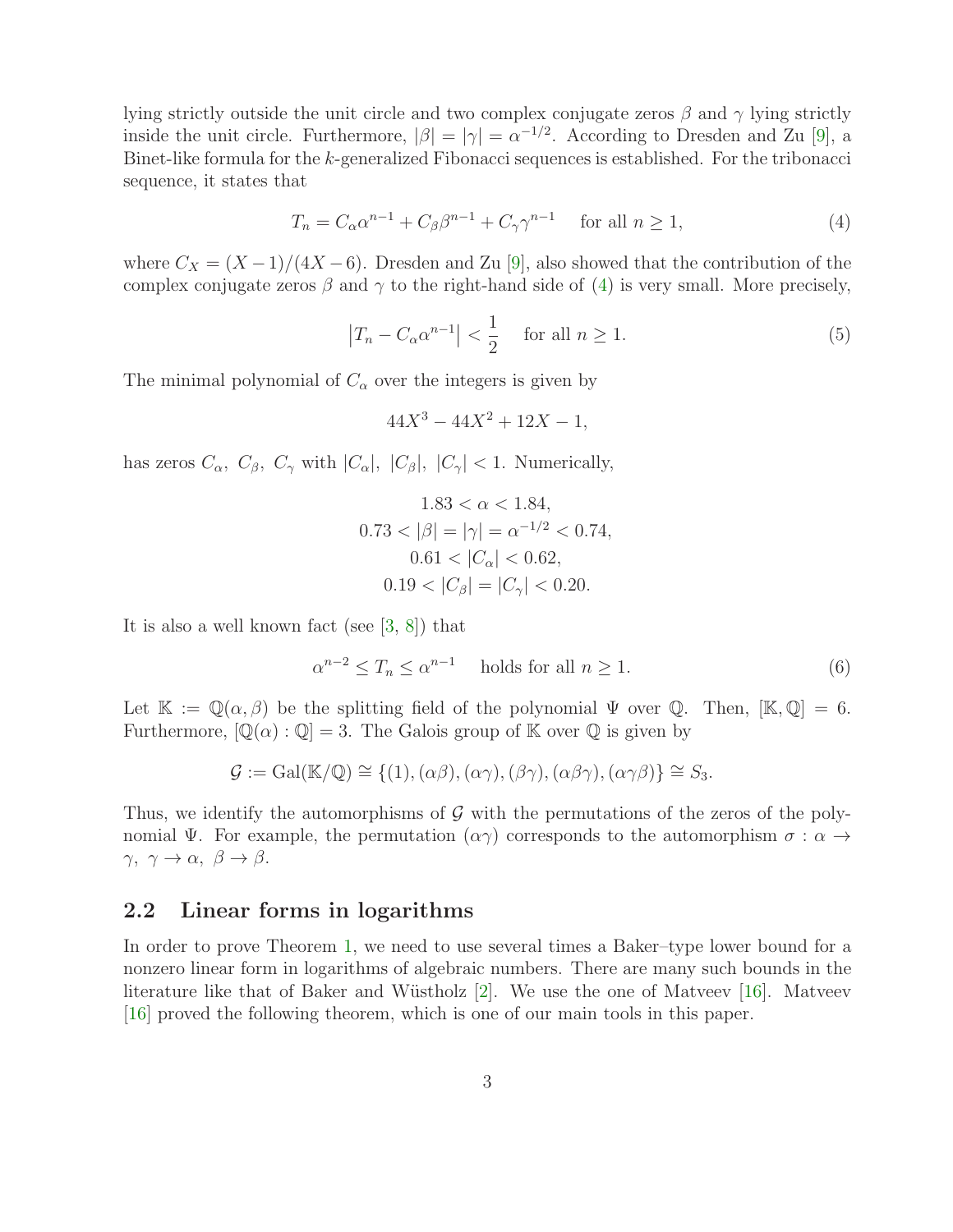Let  $\gamma$  be an algebraic number of degree d with minimal primitive polynomial over the integers

$$
a_0x^d + a_1x^{d-1} + \dots + a_d = a_0 \prod_{i=1}^d (x - \gamma^{(i)}),
$$

where the leading coefficient  $a_0$  is positive and the  $\eta^{(i)}$ 's are the conjugates of  $\gamma$ . Then the *logarithmic height* of  $\gamma$  is given by

$$
h(\gamma) := \frac{1}{d} \left( \log a_0 + \sum_{i=1}^d \log \left( \max \{ |\gamma^{(i)}|, 1 \} \right) \right).
$$

In particular, if  $\gamma = p/q$  is a rational number with  $gcd(p,q) = 1$  and  $q > 0$ , then  $h(\gamma) = \log \max\{|p|, q\}$ . Some of the properties of the logarithmic height function  $h(\cdot)$ , that will be used in the next sections of this paper without reference are as follows:

$$
h(\eta \pm \gamma) \le h(\eta) + h(\gamma) + \log 2,
$$
  
\n
$$
h(\eta \gamma^{\pm 1}) \le h(\eta) + h(\gamma),
$$
  
\n
$$
h(\eta^s) = |s|h(\eta) \qquad (s \in \mathbb{Z}).
$$
\n(7)

<span id="page-3-0"></span>**Theorem 2** (Matveev). Let  $\gamma_1, \ldots, \gamma_t$  be positive real numbers in a number field  $\mathbb{K} \subseteq \mathbb{R}$  of *degree*  $D$ *, and let*  $b_1, \ldots, b_t$  *be nonzero integers. Assume that* 

$$
\Lambda := \gamma_1^{b_1} \cdots \gamma_t^{b_t} - 1,\tag{8}
$$

*is nonzero. Then,*

$$
\log |\Lambda| > -1.4 \times 30^{t+3} \times t^{4.5} \times D^2 (1 + \log D)(1 + \log B) A_1 \cdots A_t,
$$

*where*

$$
B \geq \max\{|b_1|,\ldots,|b_t|\}
$$

*and*

$$
A_i \ge \max\{Dh(\gamma_i), |\log \gamma_i|, 0.16\}, \quad \text{for all} \quad i = 1, \dots, t.
$$

#### 2.3 Baker-Davenport reduction procedure

During the course of our calculations, we get some upper bounds on our variables which are too large. Thus, we need to reduce them. To do so, we use some results from the theory of continued fractions. Specifically, for a nonhomogeneous linear form in two integer variables, we use a slight variation of a result due to Dujella and Peth $\delta$  [\[12\]](#page-12-12), which itself is a generalization of a result of Baker and Davenport [\[1\]](#page-12-13).

For a real number X, we write  $||X|| := \min\{|X - n| : n \in \mathbb{Z}\}\)$  for the distance from X to the nearest integer.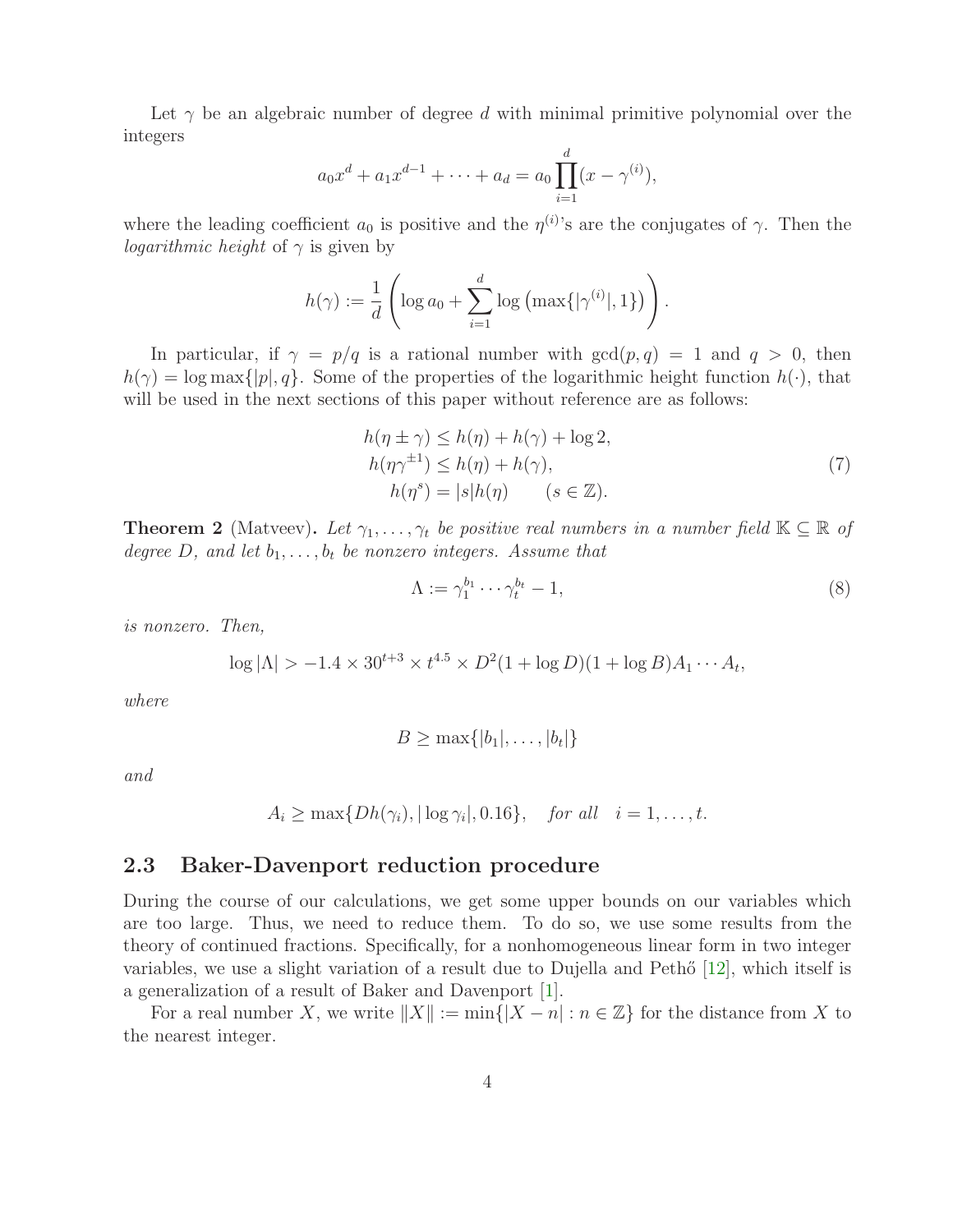<span id="page-4-4"></span>Lemma 3 (Dujella, Peth˝o). *Let* M *be a positive integer,* p/q *be a convergent of the continued fraction of the irrational number* τ *such that* q > 6M*, and let* A*,* B*, and* µ *be some real numbers with*  $A > 0$  *and*  $B > 1$ *. Let further*  $\varepsilon := ||\mu q|| - M||\tau q||$ *. If*  $\varepsilon > 0$ *, then there is no solution to the inequality*

$$
0<|u\tau-v+\mu|
$$

*in positive integers* u, v, *and* w *with*

$$
u \leq M
$$
 and  $w \geq \frac{\log(Aq/\varepsilon)}{\log B}$ .

Finally, the following lemma is also useful. It is Lemma 7 in [\[13\]](#page-12-14).

<span id="page-4-3"></span>**Lemma 4** (Gúzman, Luca). Let  $m \geq 1$ ,  $Y > (4m^2)^m$ , and  $Y > x/(\log x)^m$ . Then

$$
x < 2^m Y (\log Y)^m.
$$

### 3 Proof of Theorem [1](#page-1-1)

Let  $n, m, n_1$ , and  $m_1$  be non-negative integers such that  $(n, m) \neq (n_1, m_1)$  and

$$
T_n - 3^m = T_{n_1} - 3^{m_1}.
$$

Without loss of generality, we assume that  $m \geq m_1$ . If  $m = m_1$ , then  $T_n = T_{n_1}$ , so  $(n, m) = (n_1, m_1)$ , which gives a contradiction to our assumption. Thus,  $m > m_1$ . Since

<span id="page-4-2"></span><span id="page-4-1"></span><span id="page-4-0"></span>
$$
T_n - T_{n_1} = 3^m - 3^{m_1},\tag{9}
$$

and the right-hand side is positive, we get that the left-hand side is also positive and so  $n > n_1$ . Thus,  $n \geq 3$  and  $n_1 \geq 2$ .

Using the equation  $(9)$  and the inequality  $(6)$ , we get

$$
\alpha^{n-4} \le T_{n-2} \le T_n - T_{n_1} = 3^m - 3^{m_1} < 3^m,\tag{10}
$$

$$
\alpha^{n-1} \ge T_n \ge T_n - T_{n_1} = 3^m - 3^{m_1} \ge 3^{m-1},\tag{11}
$$

from which we get that

$$
1 + \left(\frac{\log 3}{\log \alpha}\right)(m-1) < n < \left(\frac{\log 3}{\log \alpha}\right)m + 4. \tag{12}
$$

If  $n \leq 300$ , then  $m \leq 200$ . We ran a Mathematica program for  $2 \leq n_1 < n \leq 300$  and  $0 \leq m_1 < m \leq 200$  and found only the solutions from the list [\(3\)](#page-1-2). From now, we assume that  $n > 300$ . Note that the inequality [\(12\)](#page-4-1) implies that  $m < 0.6n + 0.4$ . Therefore, to solve the Diophatine equation [\(1\)](#page-0-0), it suffices to find an upper bound for n.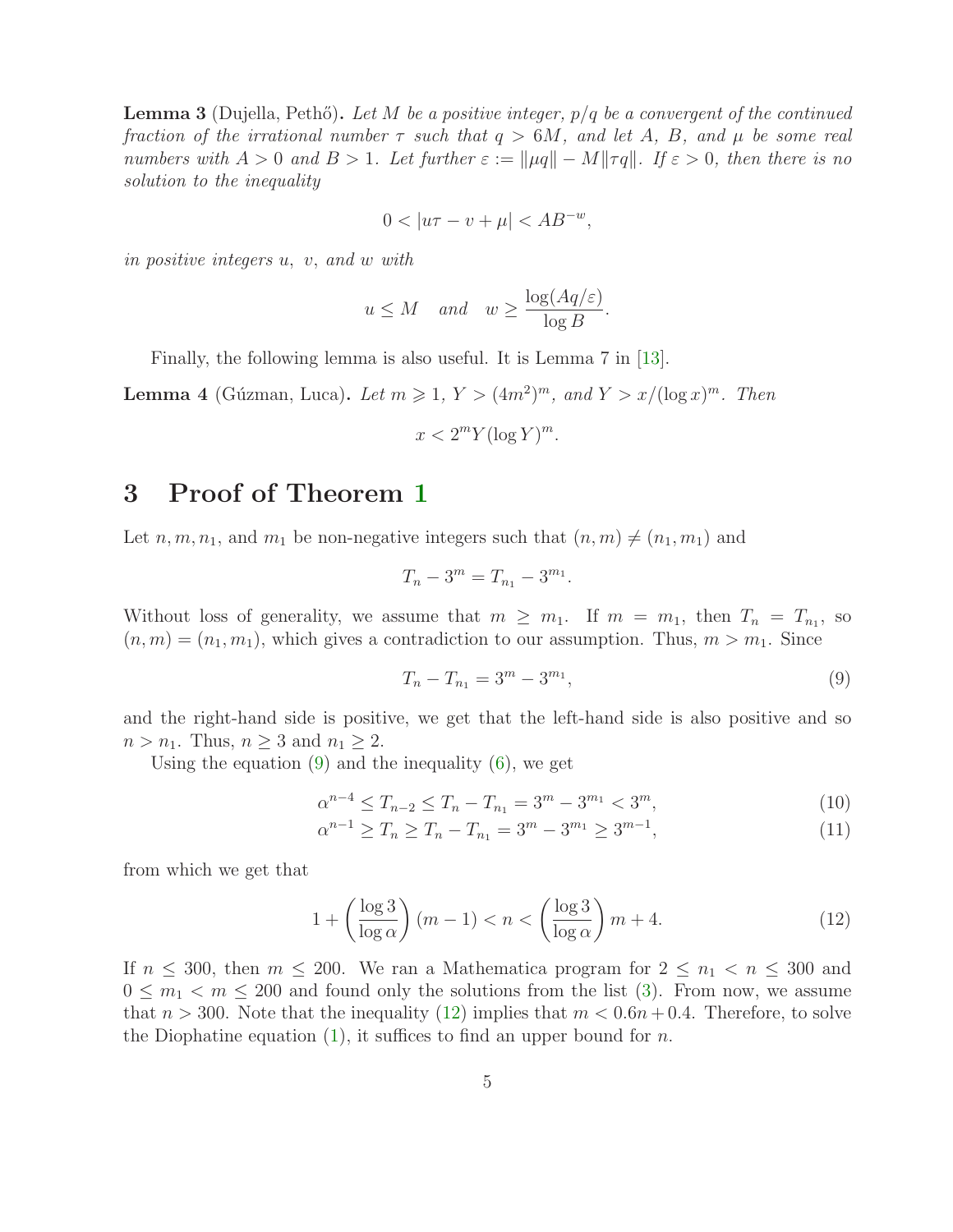#### 3.1 Bounding  $n$

From  $(4)$  and  $(5)$ , we get

$$
\begin{aligned} \left|C_{\alpha}\alpha^{n-1} - 3^{m}\right| &= \left| \left(C_{\alpha}\alpha^{n-1} - T_{n}\right) + \left(T_{n_{1}} - 3^{m_{1}}\right)\right| \\ &= \left| \left(C_{\alpha}\alpha^{n-1} - T_{n}\right) + \left(T_{n_{1}} - C_{\alpha}\alpha^{n_{1}-1}\right) + \left(C_{\alpha}\alpha^{n_{1}-1} - 3^{m_{1}}\right)\right| \\ &< 1 + \frac{7}{10}\alpha^{n_{1}-1} + 3^{m_{1}} \\ &< \alpha^{n_{1}} + 3^{m_{1}} \\ &< 2\max\{\alpha^{n_{1}}, 3^{m_{1}}\}. \end{aligned}
$$

In the above we have used the fact that  $|C_{\alpha}| < 0.62 < 0.7$ . Multiplying through by  $3^{-m}$ , using the relation [\(10\)](#page-4-2) and using the fact that  $\alpha < 3$ , we get

$$
\left|C_{\alpha}\alpha^{n-1}3^{-m}-1\right| < 2\max\left\{\frac{\alpha^{n_1}}{3^m},3^{m_1-m}\right\} < \max\{\alpha^{n_1-n+6},3^{m_1-m+1}\}.\tag{13}
$$

For the left-hand side, we apply the result of Matveev, Theorem [2](#page-3-0) with the following data:

$$
t := 3
$$
,  $\gamma_1 := C_\alpha$ ,  $\gamma_2 := \alpha$ ,  $\gamma_3 := 3$ ,  $b_1 := 1$ ,  $b_2 := n - 1$ , and  $b_3 := -m$ .

Through out we work with the field  $\mathbb{K} := \mathbb{Q}(\alpha)$  with  $D = 3$ . Since max $\{1, n-1, m\} \leq n$ , we take  $B := n$ . The minimal polynomial of  $C_{\alpha}$  over the integers is given by

<span id="page-5-0"></span>
$$
44x^3 - 44x^2 + 12x - 1.
$$

Since  $|C_{\alpha}|, |C_{\beta}|, |C_{\gamma}| < 1$ , we get that  $h(C_{\alpha}) = \frac{1}{3} \log 44$ . So we can take  $A_1 := 3h(\gamma_1) =$ log 44. We can also take  $A_2 := 3h(\gamma_2) = \log \alpha$  and  $A_3 := 3h(\gamma_3) = 3 \log 3$ . We put

$$
\Lambda := C_{\alpha} \alpha^{n-1} 3^{-m} - 1.
$$

First we check that  $\Lambda \neq 0$ , if it were, then  $C_{\alpha} \alpha^{n-1} = 3^m \in \mathbb{Z}$ . Conjugating this relation by the automorphism  $(\alpha\beta)$ , we obtain that  $C_{\beta}\beta^{n-1} = 3^m$ , which is a contradiction because  $|C_{\beta}\beta^{n-1}| < 1$  while  $3^m \ge 3$  for all  $m \ge 1$ . Thus,  $\Lambda \ne 0$ . Hence, by Theorem [2,](#page-3-0) the left-hand side of [\(13\)](#page-5-0) is bounded as follows:

$$
\log |\Lambda| > -1.4 \cdot 30^{6} \cdot 3^{4.5} \cdot 3^{2} (1 + \log 3)(1 + \log n)(\log 44)(\log \alpha)(3 \log 3).
$$

By comparing with [\(13\)](#page-5-0), we get

$$
\min\{(n - n_1 - 5)\log\alpha, (m - m_1 - 1)\log 3\} < 2.06 \times 10^{13} (1 + \log n),
$$

which gives

$$
\min\{(n - n_1)\log\alpha, (m - m_1)\log 3\} < 2.12 \times 10^{13} (1 + \log n).
$$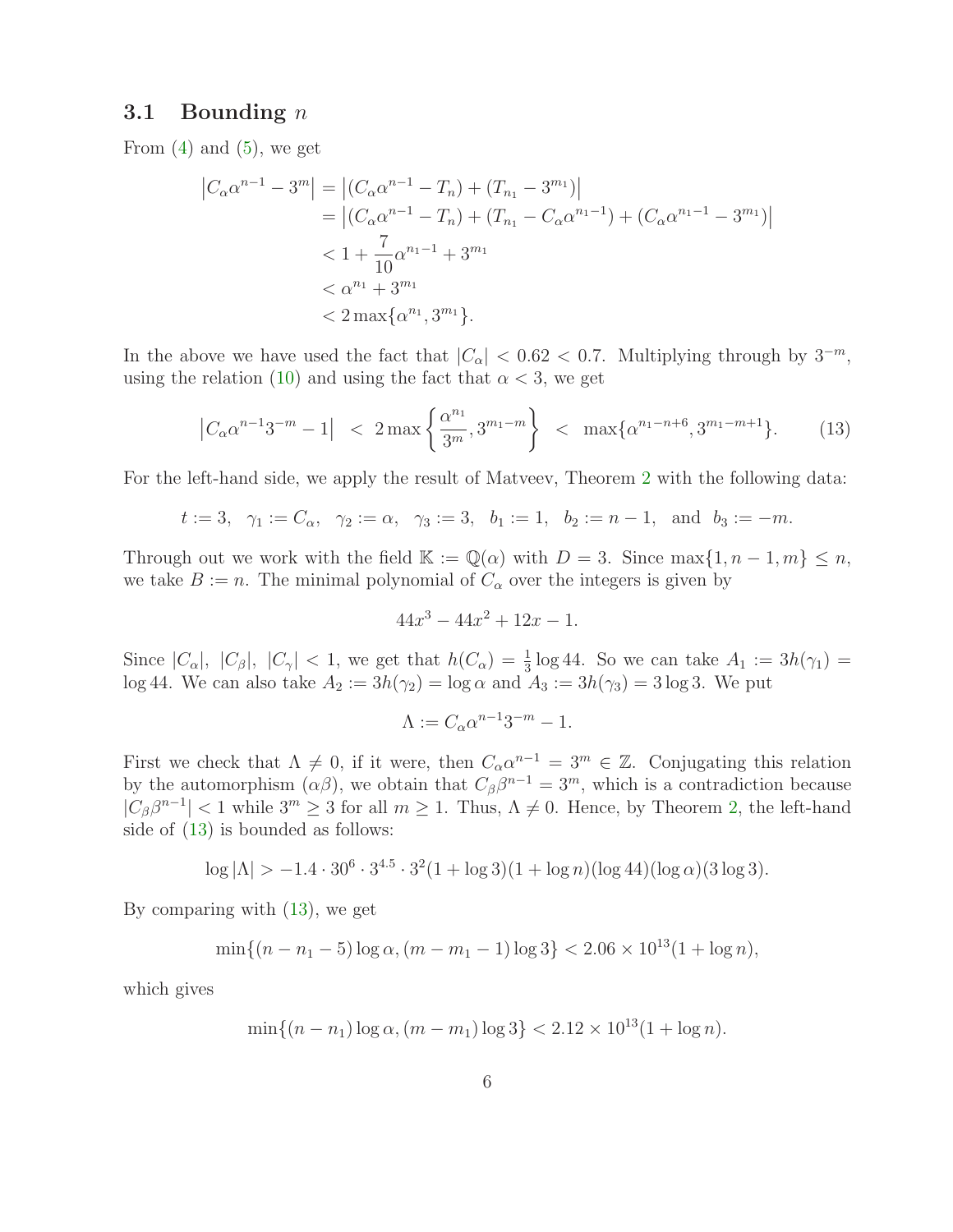Now we split the argument into two cases.

Case 1. min $\{(n - n_1) \log \alpha, (m - m_1) \log 3\} = (n - n_1) \log \alpha$ . In this case, we rewrite [\(9\)](#page-4-0) as

$$
\left|C_{\alpha}\alpha^{n-1} - C_{\alpha}\alpha^{n-1} - 3^{m}\right| = \left|C_{\alpha}\alpha^{n-1} - T_{n}\right| + \left(T_{n_{1}} - C_{\alpha}\alpha^{n-1}\right) - 3^{m_{1}}|
$$
  
< 1 + 3<sup>m\_{1</sup> \le 3<sup>m\_{1}+1</sup>,

which implies

$$
\left|C_{\alpha}(\alpha^{n-n_1}-1)\alpha^{n_1-1}3^{-m}-1\right|<3^{m_1-m+1}.\tag{14}
$$

We put

$$
\Lambda_1 := C_{\alpha} (\alpha^{n-n_1} - 1) \alpha^{n_1 - 1} 3^{-m} - 1.
$$

As before, we take  $\mathbb{K} := \mathbb{Q}(\alpha)$ , so we have  $D = 3$ . We have  $\Lambda_1 \neq 0$ , for if  $\Lambda_1 = 0$ , then

<span id="page-6-0"></span>
$$
C_{\alpha}(\alpha^{n-n_1} - 1)\alpha^{n_1 - 1} = 3^m.
$$

By conjugating the above relation by the Galois automorphism  $(\alpha\beta)$ , we get that

<span id="page-6-1"></span>
$$
C_{\beta}(\beta^{n-n_1} - 1)\beta^{n_1 - 1} = 3^m.
$$

The absolute value of the left-hand side is at most  $|C_\beta(\beta^{n-n_1}-1)\beta^{n_1-1}| \leq |C_\beta\beta^{n-1}| +$  $|C_{\beta}\beta^{n_1-1}| < 2$ , while the absolute value of the right-hand side is at least  $3^m \geq 3$  for all  $m \geq 1$ , which is a contradiction.

We apply Theorem [2](#page-3-0) on the left-hand side of  $(14)$  with the following data:

$$
t := 3
$$
,  $\gamma_1 := C_{\alpha}(\alpha^{n-n_1} - 1)$ ,  $\gamma_2 := \alpha$ ,  $\gamma_3 := 3$ ,  $b_1 := 1$ ,  $b_2 := n_1 - 1$ , and  $b_3 := -m$ .

Since

$$
h(\gamma_1) \le h(C_\alpha) + h(\alpha^{n-n_1} - 1)
$$
  

$$
< \frac{1}{3} \log 44 + \frac{1}{3} (n - n_1) \log \alpha + \log 2
$$
  

$$
< \frac{1}{3} (\log 11 + \log 32) + \frac{1}{3} \times 2.12 \times 10^{13} (1 + \log n)
$$
  

$$
< \frac{1}{3} \times 2.50 \times 10^{13} (1 + \log n).
$$
 (15)

So, we can take  $A_1 := 2.50 \times 10^{13} (1 + \log n)$ . Furthermore, as before, we take  $A_2 := \log \alpha$ and  $A_3 := 3 \log 3$ . Finally, since  $\max\{1, n_1 - 1, m\} \le n$ , we can take  $B := n$ . Then we get

$$
\log |\Lambda_1| > -1.4 \cdot 30^6 \cdot 3^{4.5} \cdot 3^2 (1 + \log 3)(1 + \log n)(2.50 \times 10^{13} (1 + \log n))(\log \alpha)(3 \log 3).
$$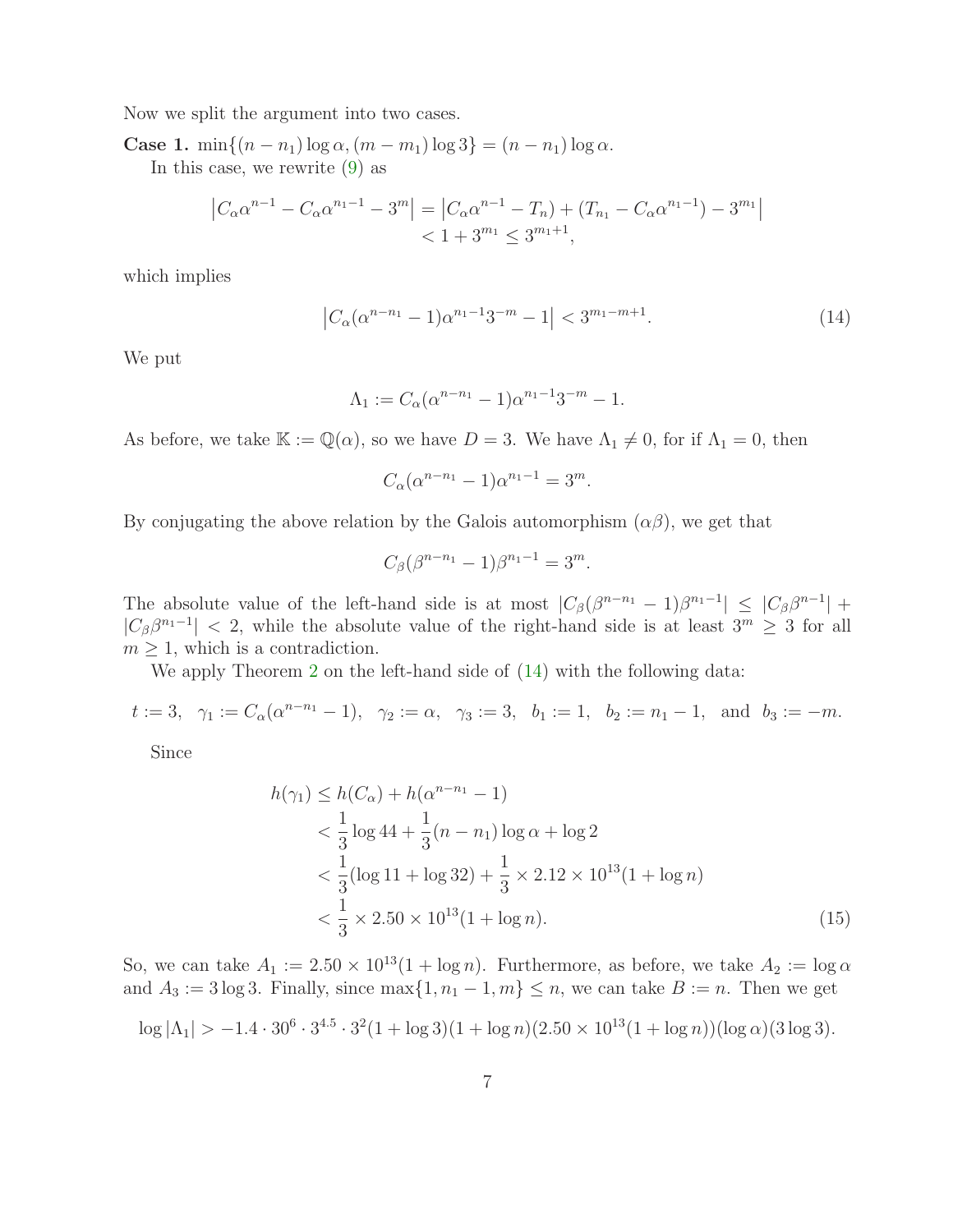Then,

$$
\log |\Lambda_1| > -1.36 \times 10^{25} (1 + \log n)^2.
$$

By comparing the above relation with  $(14)$ , we get that

$$
(m - m_1) \log 3 < 1.40 \times 10^{26} (1 + \log n)^2. \tag{16}
$$

Case 2. min $\{(n - n_1) \log \alpha, (m - m_1) \log 3\} = (m - m_1) \log 3$ .

In this case, we rewrite [\(9\)](#page-4-0) as

$$
\left|C_{\alpha}\alpha^{n} - (3^{m-m_{1}} - 1) \cdot 3^{m_{1}}\right| = \left| (C_{\alpha}\alpha^{n-1} - T_{n}) + (T_{n_{1}} - C_{\alpha}\alpha^{n_{1}-1}) + C_{\alpha}\alpha^{n_{1}-1} \right|
$$
  
<  $1 + \frac{7}{10}\alpha^{n-1} < \alpha^{n-1}$  (because  $n \ge 3$ ),

which implies that

$$
|C_{\alpha}(3^{m-m_1}-1)^{-1}\alpha^{n-1}3^{-m_1}-1| < \frac{\alpha^{n_1}}{3^m-3^{m_1}} \le \frac{3\alpha^{n_1}}{3^m} < 3\alpha^{n_1-n+4} < \alpha^{n_1-n+6}.
$$
 (17)

We put

<span id="page-7-0"></span>
$$
\Lambda_2 := C_{\alpha} (3^{m-m_1} - 1)^{-1} \alpha^{n-1} 3^{-m_1} - 1.
$$

Clearly,  $\Lambda_2 \neq 0$ , for if  $\Lambda_2 = 0$ , then  $C_{\alpha} = (\alpha^{-1})^{n-1}(3^m - 3^m)$  implying that  $C_{\alpha}$  is an algebraic integer, a contradiction. We again apply Theorem [2](#page-3-0) with the following data:

 $t := 3, \ \ \gamma_1 := C_\alpha (3^{m-m_1} - 1)^{-1}, \ \ \gamma_2 := \alpha, \ \ \gamma_3 := \alpha, \ \ b_1 := 1, \ \ b_2 := n, \ \text{ and } \ b_3 := -m_1.$ 

We note that

$$
h(\gamma_1) = h(C_\alpha (3^{m-m_1} - 1)^{-1}) \le h(C_\alpha) + h(3^{m-m_1} - 1)
$$
  
=  $\frac{1}{3} \log 44 + h(3^{m-m_1} - 1) < \log(3^{m-m_1+2})$   
=  $(m - m_1 + 2) \log 3 < 2.50 \times 10^{13} (1 + \log n).$ 

So, we can take  $A_1 := 7.5 \times 10^{13} (1 + \log n)$ . Further, as in the previous applications, we take  $A_2 := \log \alpha$  and  $A_3 := 3 \log 3$ . Finally, since  $\max\{1, n-1, m_1\} \leq n$ , we can take  $B := n$ . Then, we get

$$
\log |\Lambda_2| > -1.4 \cdot 30^6 \cdot 3^{4.5} \cdot 3^2 (1 + \log 3)(1 + \log n)(7.5 \times 10^{13} (1 + \log n))(\log \alpha)(3 \log 3).
$$

Thus,

$$
\log |A_2| > -4.08 \times 10^{26} (1 + \log n)^2.
$$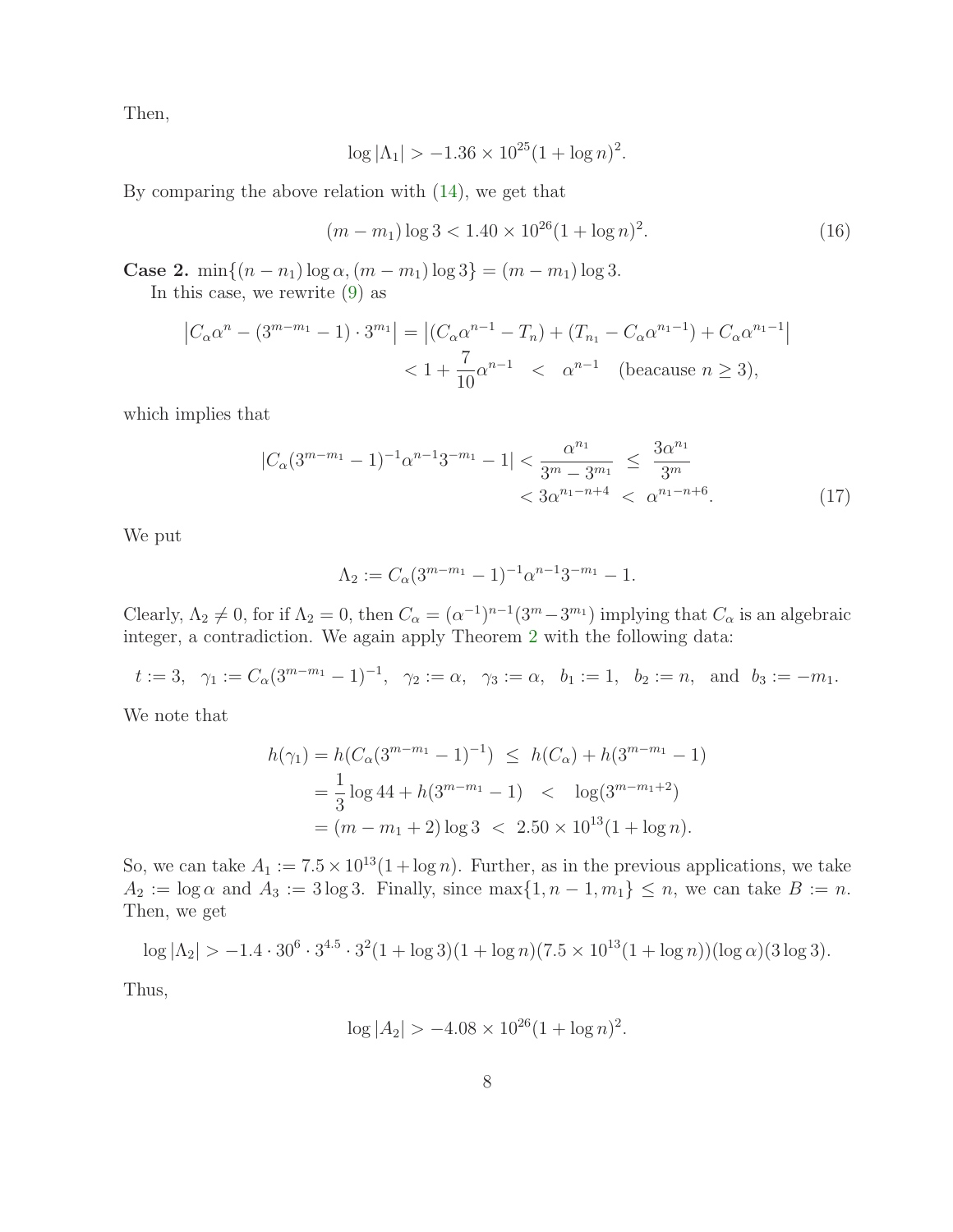Now, by comparing with [\(17\)](#page-7-0), we get that

<span id="page-8-1"></span>
$$
(n - n_1) \log \alpha < 4.10 \times 10^{26} (1 + \log n)^2. \tag{18}
$$

Therefore, in both Case 1 and Case 2, we have

$$
\min\{(n - n_1)\log\alpha, (m - m_1)\log 3\} < 2.12 \times 10^{13} (1 + \log n),
$$
\n
$$
\max\{(n - n_1)\log\alpha, (m - m_1)\log 3\} < 4.10 \times 10^{26} (1 + \log n)^2. \tag{19}
$$

Finally, we rewrite the equation [\(9\)](#page-4-0) as

$$
\left|C_{\alpha}\alpha^{n-1} - C_{\alpha}\alpha^{n-1} - 3^m + 3^{m_1}\right| = \left| (C_{\alpha}\alpha^{n-1} - T_n) + (T_{n_1} - C_{\alpha}\alpha^{n_1-1}) \right| < 1.
$$

Dividing through by  $3^m - 3^{m_1}$ , we get

<span id="page-8-0"></span>
$$
\left| \frac{C_{\alpha}(\alpha^{n-n_1} - 1)}{3^{m-m_1} - 1} \alpha^{n_1 - 1} 3^{-m_1} - 1 \right| < \frac{1}{3^m - 3^{m_1}} \le \frac{3}{3^m}
$$
  

$$
\le 3\alpha^{-(n-4)} \le \alpha^{6-n}, \tag{20}
$$

since  $3 < \alpha \leq \alpha^{n_1}$ . We again apply Theorem [2](#page-3-0) on the left-hand side of [\(20\)](#page-8-0) with the following data:

$$
t := 3
$$
,  $\gamma_1 := \frac{C_{\alpha}(\alpha^{n-n_1} - 1)}{3^{m-m_1} - 1}$ ,  $\gamma_2 := \alpha$ ,  $\gamma_3 := 3$ ,  $b_1 := 1$ ,  $b_2 := n_1 - 1$ , and  $b_3 := -m_1$ .

By using the algebraic properties of the logarithmic height function, we get

$$
3h(\gamma_1) = 3h\left(\frac{C_{\alpha}(\alpha^{n-n_1}-1)}{3^{m-m_1}-1}\right) \le h\left(C_{\alpha}(\alpha^{n-n_1}-1)\right) + h(3^{m-m_1}-1)
$$
  

$$
< \log 352 + (n-n_1)\log \alpha + 3(m-m_1)\log 3
$$
  

$$
< 6.80 \times 10^{26}(1+\log n)^2,
$$

where in the above inequalities, we used the argument from  $(15)$  as well as the bounds [\(19\)](#page-8-1). Thus, we can take  $A_1 := 6.80 \times 10^{26} (1 + \log n)$ , and again as before  $A_2 := \log \alpha$  and  $A_3 := 3 \log 3$ . If we put

$$
\Lambda_3 := \frac{C_{\alpha}(\alpha^{n-n_1} - 1)}{3^{m-m_1} - 1} \alpha^{n_1 - 1} 3^{-m_1} - 1,
$$

we need to show that  $\Lambda_3 \neq 0$ . If not,  $\Lambda_3 = 0$  leads to

$$
C_{\alpha}(\alpha^{n-1} - \alpha^{n-1}) = 3^m - 3^{m}.
$$

A contradiction is reached upon a conjugation by the automorphism  $(\alpha \beta)$  in K and by taking absolute values on both sides. Thus,  $\Lambda_3 \neq 0$ . Applying Theorem [2](#page-3-0) gives

$$
\log |\Lambda_3| > -1.4 \cdot 30^6 \cdot 3^{4.5} \cdot 3^2 (1 + \log 3)(1 + \log n)(6.80 \times 10^{26} (1 + \log n)^2)(\log \alpha)(3 \log 3),
$$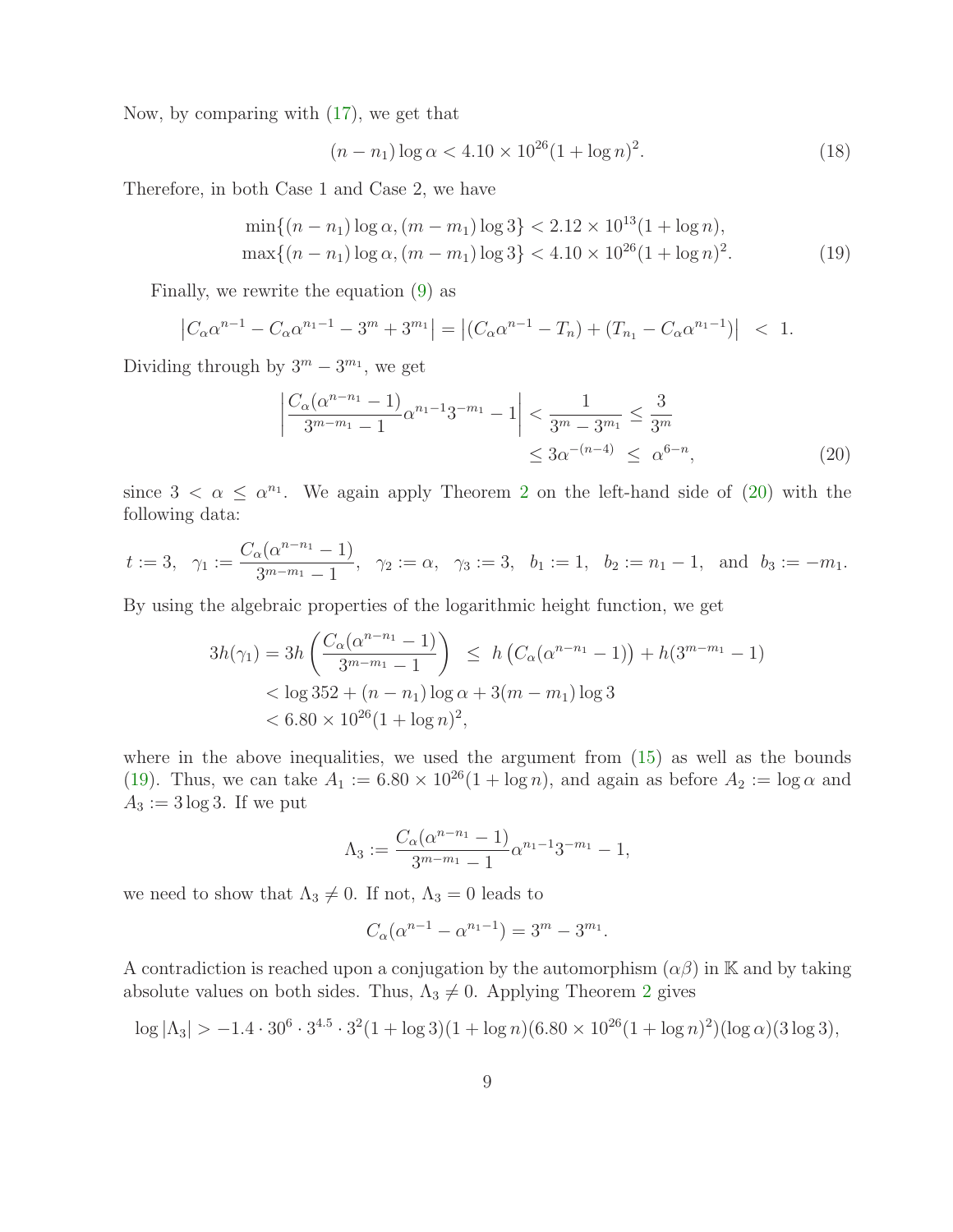a comparison with [\(20\)](#page-8-0) gives

$$
(n-6) < 3.70 \times 10^{39} (1 + \log n)^3
$$

or

<span id="page-9-0"></span>
$$
n < 3.8 \times 10^{39} (1 + \log n)^3. \tag{21}
$$

Now, by applying Lemma [4](#page-4-3) on [\(21\)](#page-9-0) with the data  $m := 3$ ,  $Y := 3.8 \times 10^{39}$ , and  $x := n$ , leads to  $n < 3 \times 10^{46}$ .

#### 3.2 Reducing the bound for  $n$

We need to reduce the above bound for  $n$  and to do so we make use of Lemma [3](#page-4-4) several times. To begin, we return to [\(13\)](#page-5-0) and put

$$
\Gamma := (n-1)\log \alpha - m \log 3 + \log C_{\alpha}.
$$

For technical reasons we assume that  $\min\{n - n_1, m - m_1\} \geq 20$ . We go back to the inequalities for  $\Lambda$ ,  $\Lambda_1$ , and  $\Lambda_2$ , Since we assume that  $\min\{n - n_1, m - m_1\} \geq 20$  we get  $|e^{\Gamma} - 1| = |\Lambda| < \frac{1}{4}$ . Hence,  $|\Lambda| < \frac{1}{2}$  $y \in \left(-\frac{1}{2}, \frac{1}{2}\right)$ , we get  $\frac{1}{2}$  and since the inequality  $|y| < 2|e^y - 1|$  holds for all  $\frac{1}{2}, \frac{1}{2}$  $(\frac{1}{2})$ , we get

$$
0 < |\Gamma| < 2 \max \{ \alpha^{n_1 - n + 6}, 3^{m_1 - m + 1} \} \le \max \{ \alpha^{n_1 - n + 8}, 3^{m_1 - m + 2} \}.
$$

By substituting for  $\Gamma$  in the above inequality and dividing through by log 3, we get the inequality

$$
0 < \left| (n-1) \left( \frac{\log \alpha}{\log 3} \right) - m + \frac{\log C_{\alpha}}{\log 3} \right| < \max \left\{ \frac{\alpha^8}{(\log 3)\alpha^{n-n_1}}, \frac{9}{(\log 3)3^{m-m_1}} \right\}.
$$

We apply Lemma [3](#page-4-4) with the following data

$$
\tau := \frac{\log \alpha}{\log 3}, \quad \mu := \frac{\log C_{\alpha}}{\log 3}, \quad \text{and} \quad (A, B) := \left(\frac{\alpha^8}{\log 3}, \alpha\right) \text{ or } \left(\frac{9}{\log 3}, 3\right).
$$

Let  $\tau = [a_0; a_1, a_2, \ldots] = [0; 1, 1, 4, 13, 1, 6, 1, 4, 1, 10, 7, 1, 24, 3, 3, 2, 12, 4, 4, \ldots]$  be the continued fraction expansion of  $\tau$ . We choose  $M := 3 \times 10^{46}$  which is the upper bound on n. With the help of Mathematica, we find out that the convergent

$$
\frac{p}{q}=\frac{p_{88}}{q_{88}}=\frac{383979914200993729068715782793592146551951600940}{692255294546383107303758900444711151890883197059}
$$

is such that  $q = q_{88} > 6M$ . Furthermore, it yields  $\varepsilon > 0.0428119$ , and therefore either

$$
n - n_1 \le \frac{\log\left((\alpha^8/\log 3)q/\varepsilon\right)}{\log \alpha} < 193, \quad \text{or} \quad m - m_1 \le \frac{\log\left((9/\log 3)q/\varepsilon\right)}{\log 3} < 105.
$$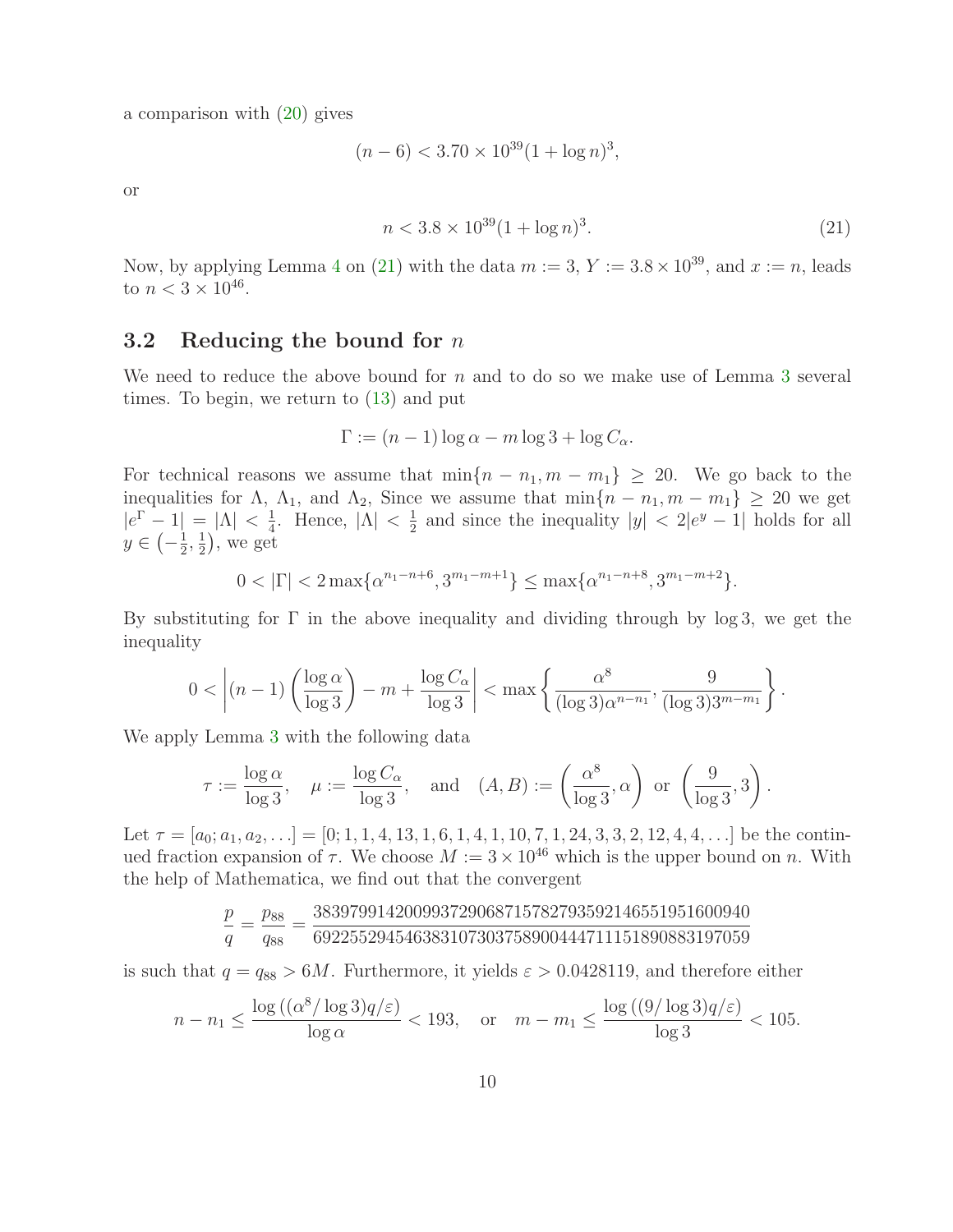Thus, we have that either  $n - n_1 \leq 193$  or  $m - m_1 \leq 105$ .

Now we distinguish between the cases  $n-n_1 \leq 193$  and  $m-m_1 \leq 105$ . First, we assume that  $n - n_1 \le 193$ . In this case we consider the inequality for  $\Lambda_1$ , [\(14\)](#page-6-0) and also assume that  $m - m_1 \geq 20$ . We put

$$
\Gamma_1 := (n_1 - 1) \log \alpha - m \log 3 + \log \left( C_{\alpha} (\alpha^{n-n_1} - 1) \right).
$$

Then, inequality [\(14\)](#page-6-0) implies that

$$
|\Gamma_1| < \frac{6}{3^{m-m_1}}.
$$

If we substitute for  $\Gamma_1$  in the above inequality and divide through by log 3, we then get

$$
0 < \left| (n_1 - 1) \left( \frac{\log \alpha}{\log 3} \right) - m + \frac{\log (C_{\alpha} (\alpha^{n-n_1} - 1))}{\log 3} \right| < \frac{6}{(\log 3)3^{m-m_1}}.
$$

Again we apply Lemma [3](#page-4-4) with the same  $\tau$  as in the case of Γ. We use the 88-th convergent  $p/q = p_{88}/q_{88}$  of  $\tau$  as before. But in this case we choose  $(A, B) := \left(\frac{6}{\log 3}, 3\right)$  and use

$$
\mu_{\ell} := \frac{\log(C_{\alpha}(\alpha^{\ell} - 1))}{\log 3},
$$

instead of  $\mu$  for each possible value of  $\ell := n - n_1 \in [1, 2, \ldots, 193]$ . For all values of  $\ell$ , we get  $\varepsilon > 0.0000420218$ . Hence, by Lemma [3,](#page-4-4) we get

$$
m - m_1 \ < \ \frac{\log\left((6/\log 3)q/\varepsilon\right)}{\log 3} \ < \ 110.
$$

Thus,  $n - n_1 \leq 193$  implies that  $m - m_1 \leq 110$ .

Now let us turn to the case  $m - m_1 \leq 105$  and we consider the inequlity for  $\Lambda_2$ , [\(17\)](#page-7-0). We put

$$
\Gamma_2 := (n-1)\log\alpha - m_1\log 3 + \log\left(\frac{C_{\alpha}}{3^{m-m_1}-1}\right),
$$

and we also assume that  $n - n_1 \geq 20$ . We then have

$$
|\Gamma_2| < \frac{\alpha^8}{\alpha^{n-n_1}}.
$$

If we substitute for  $\Gamma_2$  in the above inequality and divide through by log 3, we then get

$$
0 < \left| (n-1) \left( \frac{\log \alpha}{\log 3} \right) - m_1 + \frac{\log (C_{\alpha}/(3^{m-m_1} - 1))}{\log 3} \right| < \frac{\alpha^8}{(\log 3)\alpha^{n-n_1}}.
$$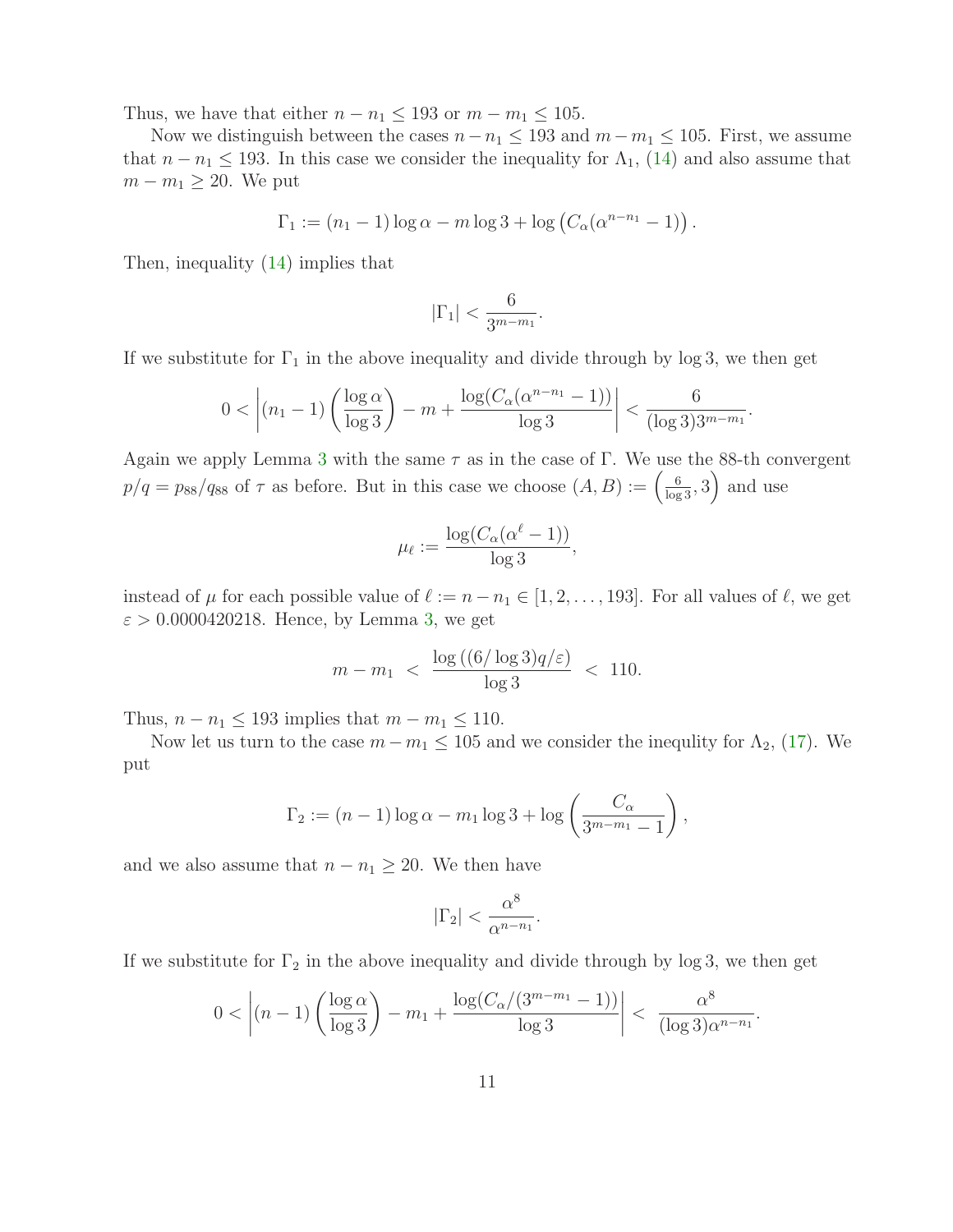We apply again Lemma [3](#page-4-4) with the same  $\tau$ , q,  $M$ ,  $(A, B) := \left(\frac{\alpha^8}{\log 3}, \alpha\right)$ , and

$$
\mu_{\ell} := \frac{\log(C_{\alpha}/(3^{\ell}-1))}{\log 3}
$$
 for  $\ell = 1, 2, ..., 105$ .

We get  $\varepsilon > 0.00218297$ , therefore

$$
n - n_1 < \frac{\log\left((\alpha^8/\log 3)q/\varepsilon\right)}{\log \alpha} < 198.
$$

To conclude, we first get that either  $n - n_1 \leq 193$  or  $m - m_1 \leq 105$ . If  $n - n_1 \leq 193$ , then  $m - m_1 \le 110$ , and if  $m - m_1 \le 105$ , then  $n - n_1 \le 198$ . Thus, we conclude that we always have  $n - n_1 \le 198$  and  $m - m_1 \le 110$ .

Finally, we go to the inequality of  $\Lambda_3$ , [\(20\)](#page-8-0). We put

$$
\Gamma_3 := (n_1 - 1) \log \alpha - m_1 \log 3 + \log \left( \frac{C_{\alpha}(\alpha^{n-n_1} - 1)}{3^{m-m_1} - 1} \right).
$$

Since  $n > 300$ , the inequality [\(20\)](#page-8-0) implies that

$$
|\Gamma_3| < \frac{2}{\alpha^{n-6}} = \frac{\alpha^8}{\alpha^n}
$$

.

Substituting for  $\Gamma_3$  in the above inequality and dividing through by log 3, we get

$$
0 < \left| (n_1 - 1) \left( \frac{\log \alpha}{\log 3} \right) - m_1 + \frac{\log (C_\alpha (\alpha^k - 1)/(3^\ell - 1))}{\log 3} \right| < \frac{\alpha^8}{(\log 3)\alpha^n},
$$

 $\left(\frac{\alpha^8}{\log 3}, \alpha\right)$ , and where  $(k, \ell) := (n-n_1, m-m_1)$ . We again apply Lemma [3](#page-4-4) with the same  $\tau$ , q, M,  $(A, B) :=$ 

$$
\mu_{k,l} := \frac{\log(C_{\alpha}(\alpha^k - 1)/(3^{\ell} - 1))}{\log 3} \quad \text{for} \quad 1 \le k \le 198 \quad \text{and} \quad 1 \le \ell \le 110.
$$

For the cases, we get  $\varepsilon > 0.0000115272$ , so we obtain

$$
n \le \frac{\log\left((\alpha^8/\log 3)q/\varepsilon\right)}{\log \alpha} < 207.
$$

Hence,  $n \leq 207$ . However, this contradicts our working assumption that  $n > 300$ . This completes the proof of Theorem 1. completes the proof of Theorem [1.](#page-1-1)

### 4 Acknowledgments

The author would like to thank the referee for the careful reading of the manuscript, the useful comments, and suggestions that greatly improved on the presentation of this paper. The author was supported by the Austrian Science Fund (FWF) grants: F5510-N26 – Part of the special research program (SFB), "Quasi-Monte Carlo Methods: Theory and Applications", P26114-N26 –"Diophantine Problems: Analytic, geometric and computational aspects", and W1230 –"Doctoral Program Discrete Mathematics".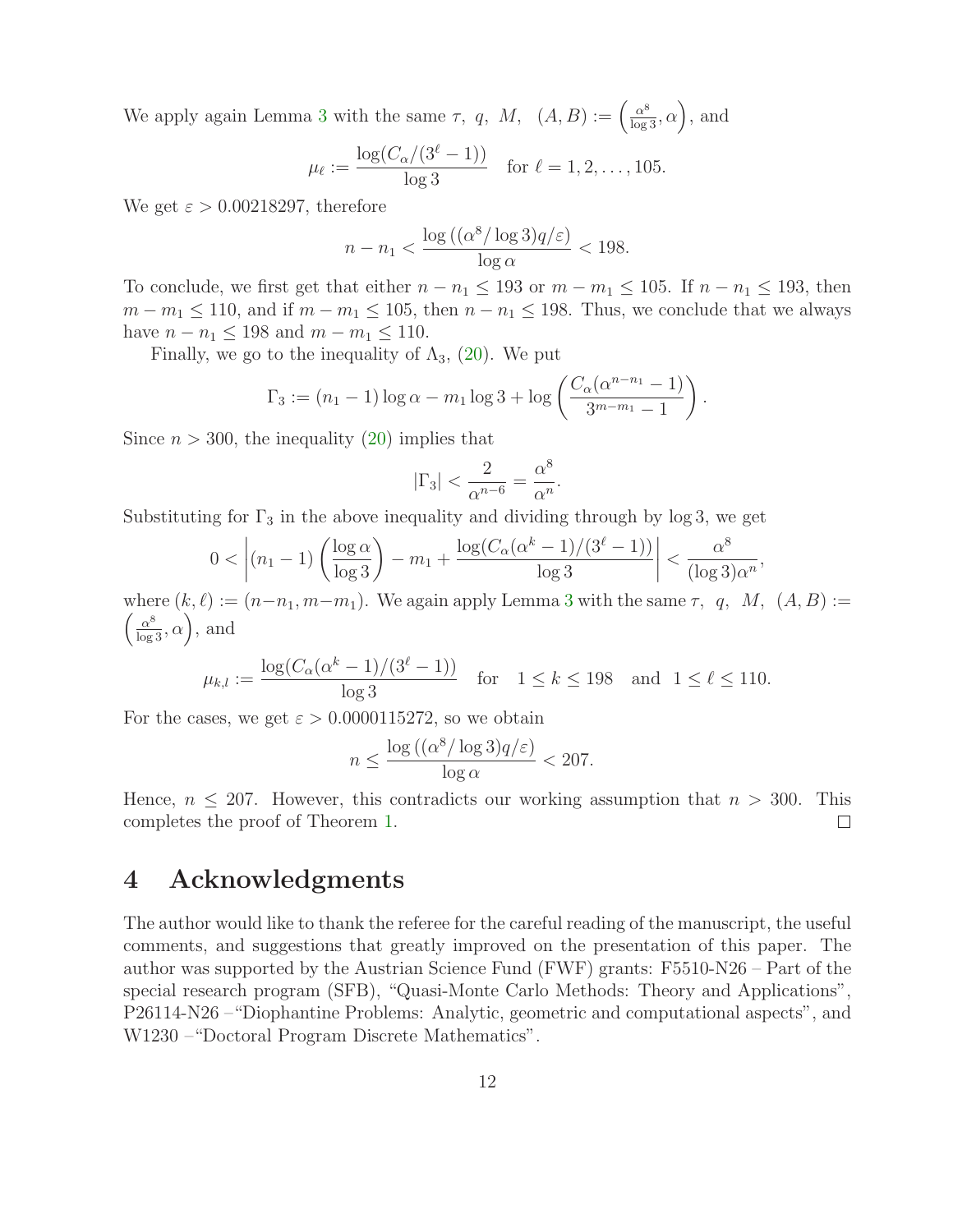## <span id="page-12-13"></span>References

- <span id="page-12-11"></span>[1] A. Baker and H. Davenport, The equations  $3x^2 - 2 = y^2$  and  $8x^2 - 7 = z^2$ , *Q. J. Math.* 20 (1969), 129–137.
- <span id="page-12-2"></span>[2] A. Baker and G. W¨ustholz, *Logarithmic Forms and Diophantine Geometry*, Cambridge University Press, 2008.
- <span id="page-12-3"></span>[3] J. J. Bravo, F. Luca, and K. Yazán, On Pillai's problem with tribonacci numbers and powers of 2, *Bull. Korean Math. Soc.* 54 (2017), 1069–1080.
- <span id="page-12-4"></span>[4] K. C. Chim, I. Pink, and V. Ziegler, On a variant of Pillai's problem, *Int. J. Number Theory* 13 (2017), 1711–1727.
- <span id="page-12-5"></span>[5] K. C. Chim, I. Pink, and V. Ziegler, On a variant of Pillai's problem II, *J. Number Theory* 183 (2018), 269–290.
- [6] M. Ddamulira, On the problem of Pillai with Fibonacci numbers and powers of 3, *To appear in Bol. Soc. Mat. Mex.* (2019). Available at [https://arxiv.org/abs/1902.](https://arxiv.org/abs/1902.03491) [03491](https://arxiv.org/abs/1902.03491).
- <span id="page-12-6"></span>[7] M. Ddamulira, F. Luca, and M. Rakotomalala, On a problem of Pillai with Fibonacci numbers and powers of 2, *Proc. Indian Acad. Sci. Math. Sci.* 127 (2017), 411–421.
- <span id="page-12-7"></span>[8] M. Ddamulira, C. A. G´omez-Ruiz, and F. Luca, On a problem of Pillai with k-generalized Fibonacci numbers and powers of 2, *Monatsh. Math.* 187 (2018), 635–664.
- <span id="page-12-10"></span>[9] G. P. Dresden and Z. Du, A simplified Binet formula for r-generalized Fibonacci numbers, *J. Integer Sequences* 17 (2014), [Article 14.4.7.](https://cs.uwaterloo.ca/journals/JIS/VOL17/Dresden/dresden6.html)
- <span id="page-12-8"></span>[10] M. O. Hernane, F. Luca, S. E. Rihane, and A. Togbé, On Pillai's problem with Pell numbers and powers of 2, *Hardy-Ramanujan J.* 41 (2019), 22–31.
- <span id="page-12-9"></span>[11] S. Hern´andez Hern´andez, F. Luca, and L. M. Rivera, On Pillai's problem with the Fibonacci and Pell sequences, *To appear in Bol. Soc. Mat. Mex.* (2018). Available at [https://doi.org/10.1007/s40590-018-0223-9]( https://doi.org/10.1007/s40590-018-0223-9).
- <span id="page-12-14"></span><span id="page-12-12"></span>[12] A. Dujella and A. Peth˝o, A generalization of a theorem of Baker and Davenport, *Q. J. Math.* 49 (1998), 291–306.
- [13] S. S. Gúzman and F. Luca, Linear combinations of factorials and s-units in a binary recurrence sequence, *Ann. Math. Qué.* **38** (2014), 169–188.
- <span id="page-12-1"></span><span id="page-12-0"></span>[14] A. Herschfeld, The equation  $2^x - 3^y = d$ , *Bull. Amer. Math. Soc.* 41 (1935), 631.
- [15] A. Herschfeld, The equation  $2^x 3^y = d$ , *Bull. Amer. Math. Soc.* 42 (1936), 231–234.